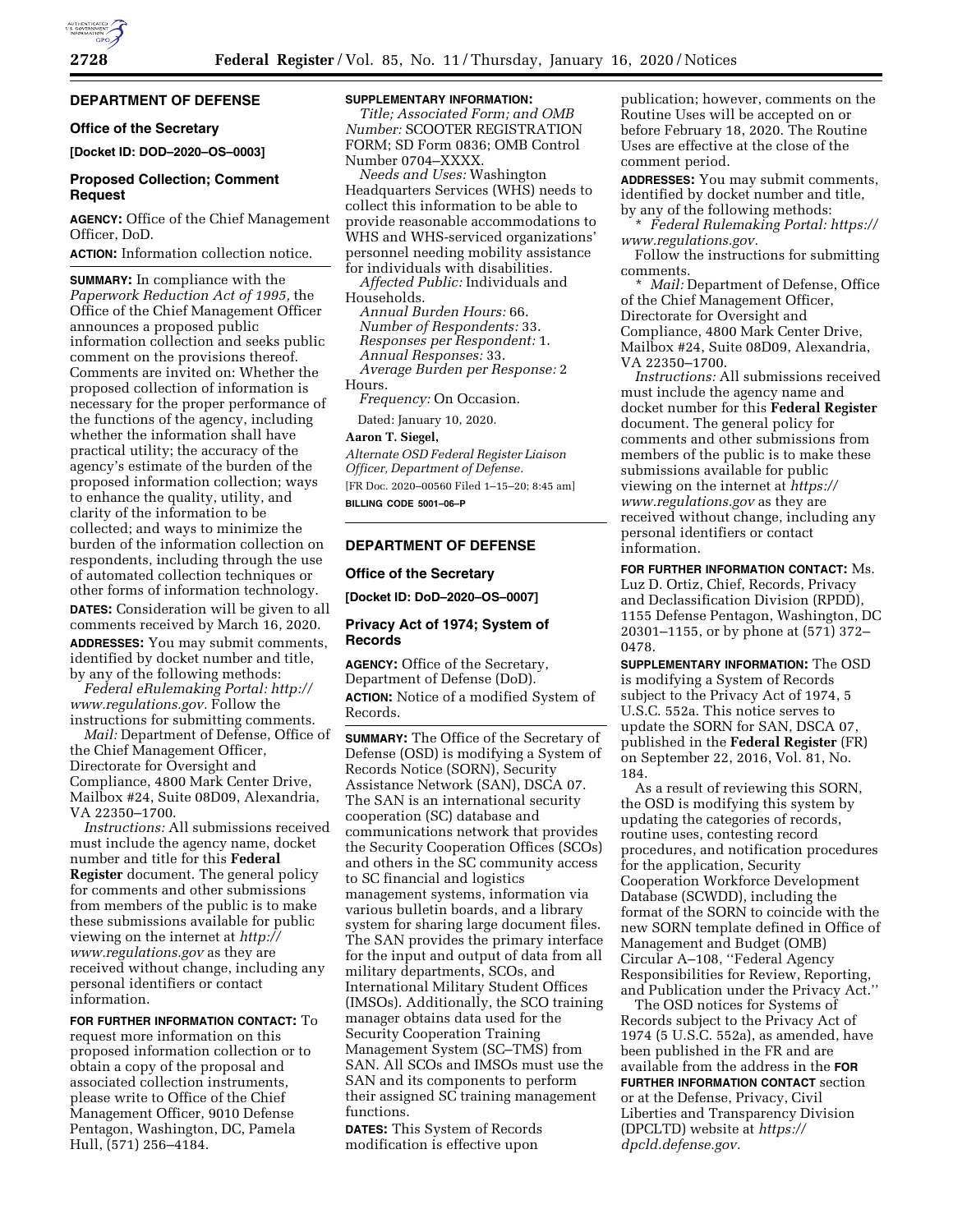The proposed system report, as required by 5 U.S.C. 552a(r) of the Privacy Act of 1974, as amended, was submitted on October 10, 2019 to the House Committee on Oversight and Reform, the Senate Committee on Governmental Affairs, and the OMB pursuant to Section 6 to OMB Circular No. A–108, ''Federal Agency Responsibilities for Review, Reporting, and Publication under the Privacy Act,'' revised December 23, 2016 (December 23, 2016, 81 FR 94424).

Dated: January 10, 2020.

## **Aaron T. Siegel,**

*Alternate OSD Federal Register Liaison Officer, Department of Defense.* 

#### **SYSTEM NAME AND NUMBER**

Security Assistance Network (SAN), DSCA 07.

#### **SECURITY CLASSIFICATION:**

Unclassified.

#### **SYSTEM LOCATION:**

Institute for Defense Analysis, 4850 Mark Center Drive, Alexandria, VA 22311–1882.

#### **SYSTEM MANAGER(S):**

SAN System Manager, Defense Institute of Security Cooperation Studies, 2475 K. Street, Bldg. 52, Wright-Patterson AFB, OH 45433–7641, email: *[dsca.ncr.lmo.mbx.info@mail.mil.](mailto:dsca.ncr.lmo.mbx.info@mail.mil)* 

#### **AUTHORITY FOR MAINTENANCE OF THE SYSTEM:**

10 U.S.C. 134, Under Secretary of Defense for Policy; 22 U.S.C. 39, Arms Export Control Act, Chapters 32 and Chapter 39; Department of Defense (DoD) Directive (DoDD) 5105.65, Defense Security Cooperation Agency (DSCA); DoDD 5101.1, DoD Executive Agent; DoDD 5132.03, DoD Policy and Responsibilities Relating to Security Cooperation; Army Regulation 12–15, Secretary of the Navy Instruction 4950.4B; Air Force Instruction 16–105, Joint Security Cooperation Education and Training; and DSCA Manual 5105.38–M, Security Assistance Management Manual (SAMM), Chapter 10, International Training.

#### **PURPOSE(S) OF THE SYSTEM:**

The SAN is a network used to exchange Security Cooperation (SC) personnel management, training, and budget information between overseas Security Cooperation Offices (SCOs), Geographical Combatant Commands, Military Departments, DSCA, Defense Finance and Accounting Services, DoD Schoolhouses, Regional Centers, and international host nation organizations.

The SAN hosts the Security Cooperation Training Management System (SC–TMS) which incorporates a set of tools used by the SC community to manage student training data, including the Security Cooperation Workforce Development Database (SCWDD) and International Affairs Certification Database (IACD), both of which track and provide the status of training for the SC workforce certification levels.

In addition, the SAN hosts the Security Assistance Automated Resource Management Suite and the Security Cooperation International Resource Management System, both of which are budget programs and do not collect personally identifiable information.

#### **CATEGORIES OF INDIVIDUALS COVERED BY THE SYSTEM:**

DoD civilian, military, contractor personnel (collectively, ''U.S. personnel''), and individuals with dual citizenship with the U.S. selected to attend DoD security cooperation training (collectively, ''Students'').

#### **CATEGORIES OF RECORDS IN THE SYSTEM:**

SC–TMS: Name and alias, full face photograph, gender, citizenship, nationality, date and place of birth, physical description, work or personal email addresses, work and home addresses, work and home telephone numbers, marital status, military rank and date of rank, branch of military service, identification and control numbers, clearance, passport and visa information, health information, lodging and travel information, emergency contact(s), language capabilities, educational and employment information, academic evaluation, religious affiliation, preferences (*i.e.,*  food, entertainment, etc.), activity remarks, and dependency data (if accompanied); U.S. Personnel and Foreign Officials at Ministry of Defense: Name, organization, office telephone and fax numbers, point of contact function, and military rank.

SCWDD: U.S. personnel data: Name and alias, work email address and telephone number, DoD Common Access Card (CAC), DoD Identification Number (DoD ID Number), student identification number, military service, military rank, civilian grade, professional experience, specialized skills, education and training achieved, career field, military employment code, position/billet information, required personnel type, appointment authority and type, supervisory position, organization, unit identification code (UIC), data source of UIC, security cooperation training, experience and education required, source of training

required, security cooperation activity category and function, contract labor hours, status of security cooperation training and international programs security requirements, rotation and report dates, replacement personnel information, other professional certification program information, remarks and comments.

IACD: Full name, home or work email and mailing addresses and telephone numbers, fax numbers, major command and mailing address, name of organization, office symbol/code, job title, job function, grade/rank, job series, military specialty, start date, total months in international affairs related work, billet information, current certification level, highest education completed, and field of study; supervisor information: First and last name, email address, organization, office symbol, work phone and fax number. SAN account holders: Name, DoD ID Number, user group number, organization, job title, office code, country/location code, status (*e.g.,*  government employee (U.S. citizen), SAN affiliation-organization, responsibilities, work mailing and email addresses; DSN and fax numbers.

#### **RECORD SOURCE CATEGORIES:**

From the individual.

#### **ROUTINE USES OF RECORDS MAINTAINED IN THE SYSTEM, INCLUDING CATEGORIES OF USERS AND PURPOSES OF SUCH USES:**

In addition to those disclosures generally permitted under 5 U.S.C. 552a(b) of the Privacy Act of 1974, as amended, the records contained herein may specifically be disclosed outside the DoD as a routine use pursuant to 5 U.S.C. 552a(b)(3):

a. To contractors, grantees, experts, consultants, students, and others performing or working on a contract, service, grant, cooperative agreement, or other assignment for the DoD when necessary to accomplish an agency function related to this System of Records.

b. To the appropriate Federal, State, local, territorial, tribal, foreign, or international law enforcement authority or other appropriate entity where a record, either alone or in conjunction with other information, indicates a violation or potential violation of law, whether criminal, civil, or regulatory in nature.

c. To any component of the Department of Justice for the purpose of representing the DoD, or its components, officers, employees, or members in pending or potential litigation to which the record is pertinent.